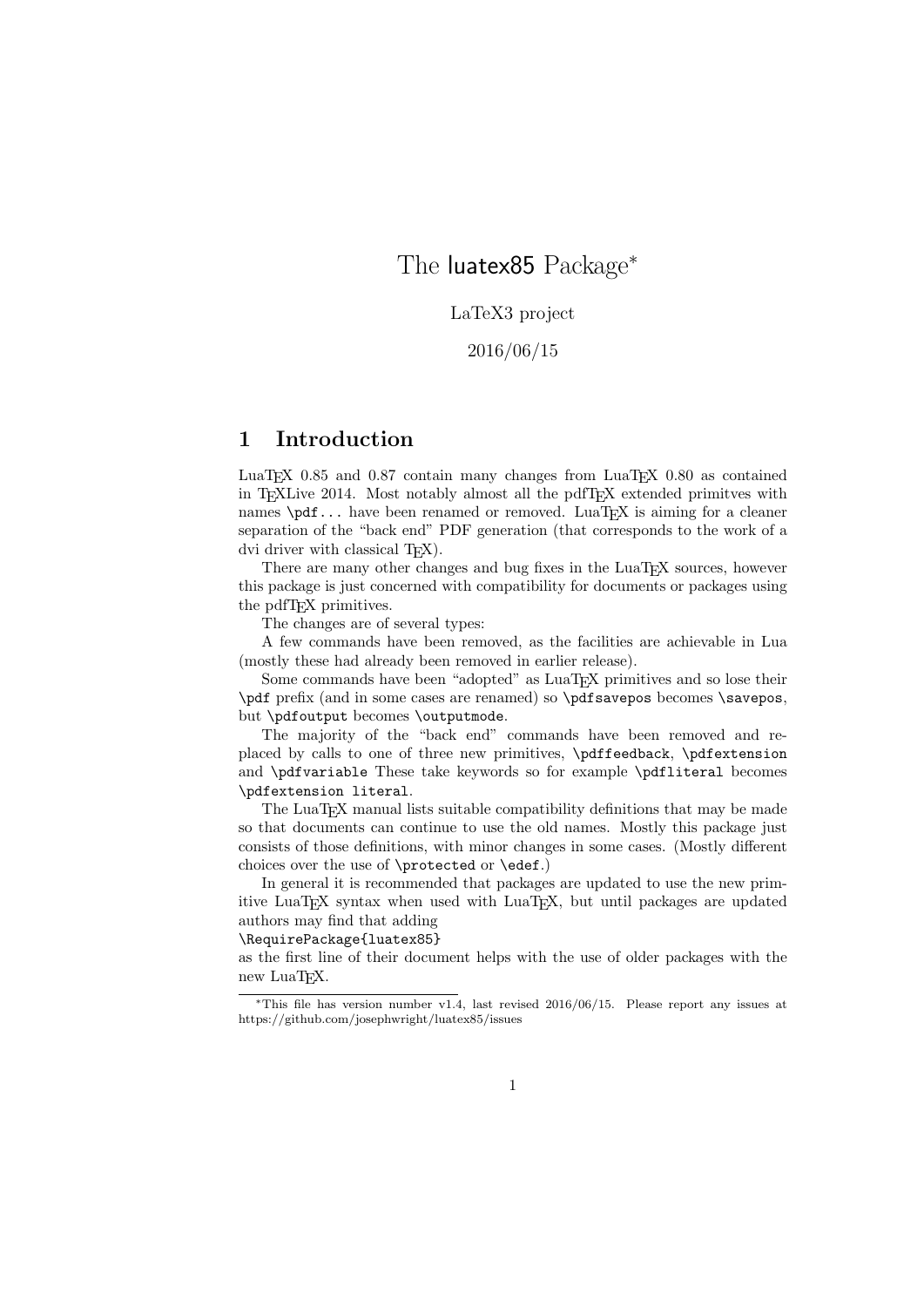As noted above, there are other changes in LuaTEX, notably the removal of the \verb\write18 syntax for accessing system commands. The LATEX tools bundle includes the shellesc package which emulates \write18 as well as providing an alternative \Shellescape syntax that may be used with all engines.

Note that if packages are found that require luatex85 you may want to contact the authors asking that the packages be updated to current LuaTEX syntax. The luatex85 package should be seen as a temporary aid to improve compatibility during the transition towards  $\text{LuaTrX } 1.0$  it is not intended that future documents should always have to load this compatibility emulation.

The package is designed to also be usable with plain LuaTEX.

## 2 Implementation

1  $\langle *package \rangle$ 

### 2.1 Checking the engine

 \ifx\pdfvariable\undefined \expandafter\endinput  $4 \setminus \texttt{fi}$ 

### 2.2 Commands promoted to LuaT<sub>E</sub>X primitives.

| 5\let\pdfpagewidth         | $\qquad$                     |
|----------------------------|------------------------------|
| 6 \let\pdfpageheight       | \pageheight                  |
| 7 \let\pdfadjustspacing    | \adjustspacing               |
| 8 \let\pdfprotrudechars    | \protrudechars               |
| 9 \let\pdfnoligatures      | \ignoreligaturesinfont       |
| 10 \let\pdffontexpand      | \expandglyphsinfont          |
| 11 \let\pdfcopyfont        | \copyfont                    |
| 12 \let\pdfxform           | \saveboxresource             |
| 13 \let\pdflastxform       | \lastsavedboxresourceindex   |
| 14 \let\pdfrefxform        | \useboxresource              |
| 15 \let\pdfximage          | \saveimageresource           |
| 16 \let\pdflastximage      | \lastsavedimageresourceindex |
| 17 \let\pdflastximagepages | \lastsavedimageresourcepages |
|                            |                              |
| 18 \let\pdfrefximage       | \useimageresource            |
| 19 \let\pdfsavepos         | \savepos                     |
| 20 \let\pdflastxpos        | \lastxpos                    |
| 21 \let\pdflastypos        | \lastypos                    |
| 22 \let\pdfoutput          | \outputmode                  |
| 23 \let\pdfdraftmode       | <b>\draftmode</b>            |
| 24 \let\pdfpxdimen         | \pxdimen                     |
| 25 \let\pdfinsertht        | \insertht                    |
| 26 \let\pdfnormaldeviate   | \normaldeviate               |
| 27 \let\pdfuniformdeviate  | \uniformdeviate              |
| 28 \let\pdfsetrandomseed   | \setrandomseed               |
| 29 \let\pdfrandomseed      | \randomseed                  |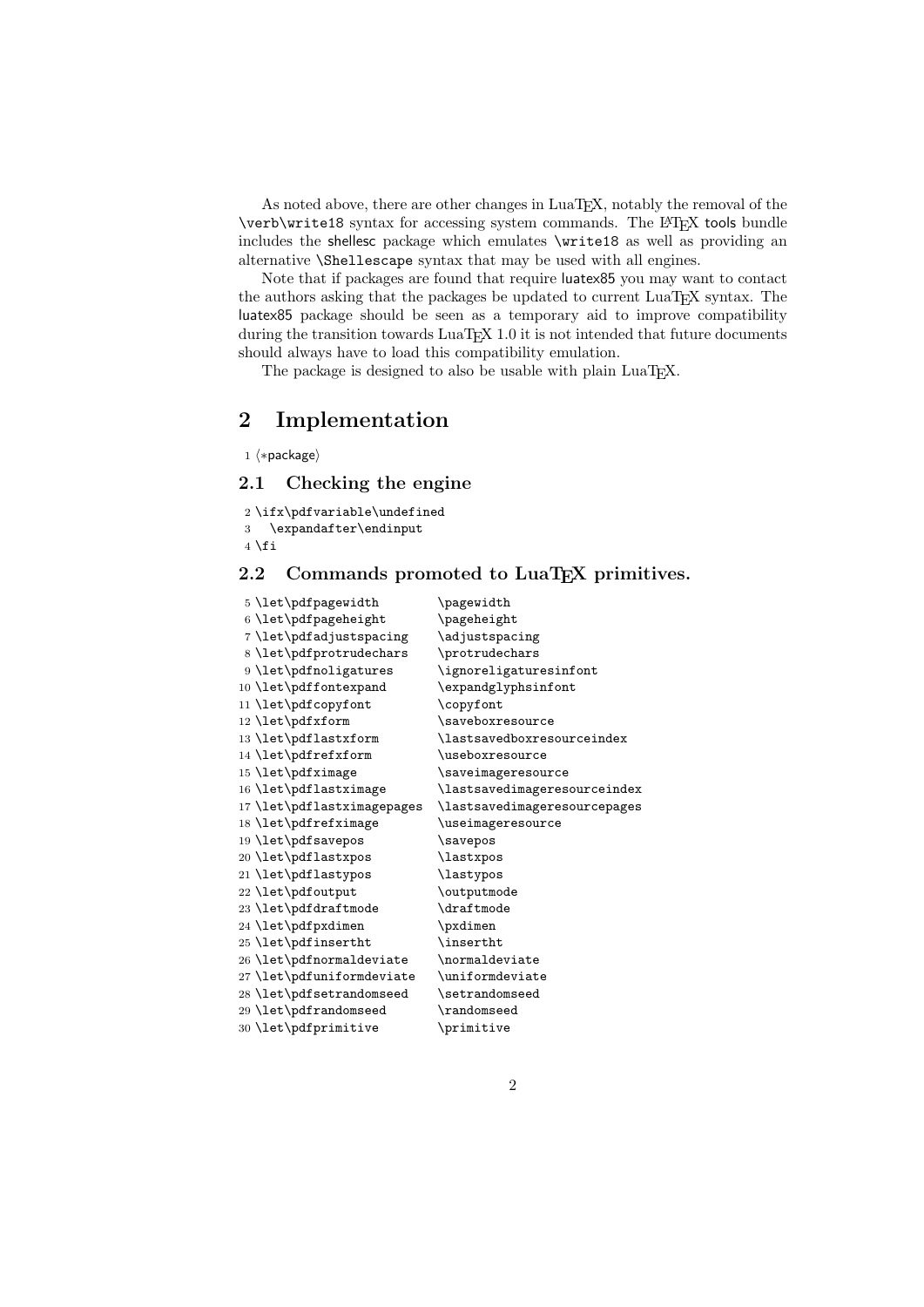| 31 \let\ifpdfprimitive | \ifprimitive |
|------------------------|--------------|
| 32 \let\ifpdfabsnum    | \ifabsnum    |
| 33 \let\ifpdfabsdim    | \ifabsdim    |

Use **\enableprimitives** here in case of conflict with tracefnt. 34 \directlua{tex.enableprimitives('pdf',{'tracingfonts'})}

### 2.3 Commands converted to constants

The \pdffeedback version is not defined in dvi mode and (currently) is curiously defined to be 40 in pdf mode, so define these as constant values.

| 35 \protected\def\pdftexversion  | ${\text{numexpr} 140\text{relax}}$   |
|----------------------------------|--------------------------------------|
| \def\pdftexrevision<br>36        | {7}                                  |
| 37 %\protected\def\pdftexversion | {\numexpr\pdffeedback version\relax} |
| $38\%$<br>\def\pdftexrevision    | {\pdffeedback revision}              |

### 2.4 Commands converted to \pdffeedback

Expandable commands use a simple \def. Internal registers that were accessed via  $\theta$  in PDFTEX use a  $\partial \theta$  definition using  $\mu$  terminated by an explicit \relax.

```
39 \hbox{vseted\def\textsubscript{min} {\texttt{pdflastlink}}40 \protected\def\pdfretval {\numexpr\pdffeedback retval\relax}
41 \protected\def\pdflastobj {\numexpr\pdffeedback lastobj\relax}
42 \protected\def\pdflastannot {\numexpr\pdffeedback lastannot\relax}
43 \def\pdfxformname {\pdffeedback xformname}
44 {\outputmode=1
45 \xdef\pdfcreationdate {\pdffeedback creationdate}
46 }
47 \def\pdffontname {\pdffeedback fontname}
48 \def\pdffontobjnum {\pdffeedback fontobjnum}
49 \hspace{13pt} \textbf{Q} + \textbf{Q} + \textbf{Q} + \textbf{Q} + \textbf{Q} + \textbf{Q} + \textbf{Q} + \textbf{Q} + \textbf{Q} + \textbf{Q} + \textbf{Q} + \textbf{Q} + \textbf{Q} + \textbf{Q} + \textbf{Q} + \textbf{Q} + \textbf{Q} + \textbf{Q} + \textbf{Q} + \textbf{Q} + \textbf{Q} + \textbf{Q} + \textbf{Q} + \textbf{Q} + \textbf{Q} + \textbf{Q} + \textbf{Q} + \textbf{Q} + \textbf{Q} + \textbf{Q} +50 \def\pdfpageref {\pdffeedback pageref}
51 \def\pdfcolorstackinit {\pdffeedback colorstackinit}
```
### 2.5 Commands converted to calls to \pdfextension

These use a \protected definition. Commands that take no following argument are currently terminated by  $\relax{\text{as suggested in the} LuaTeX{} manual, although$ it would be appear to be sufficient to consistently terminate these commands with a space.

```
52 \protected\def\pdfliteral {\pdfextension literal}
53 \protected\def\pdfcolorstack {\pdfextension colorstack}
54 \protected\def\pdfsetmatrix {\pdfextension setmatrix}
55 \protected\def\pdfsave {\pdfextension save\relax}
56 \protected\def\pdfrestore {\pdfextension restore\relax}
57\protected\def\pdfobj {\pdfextension obj }
58 \protected\def\pdfrefobj {\pdfextension refobj }
59 \protected\def\pdfannot {\pdfextension annot }
```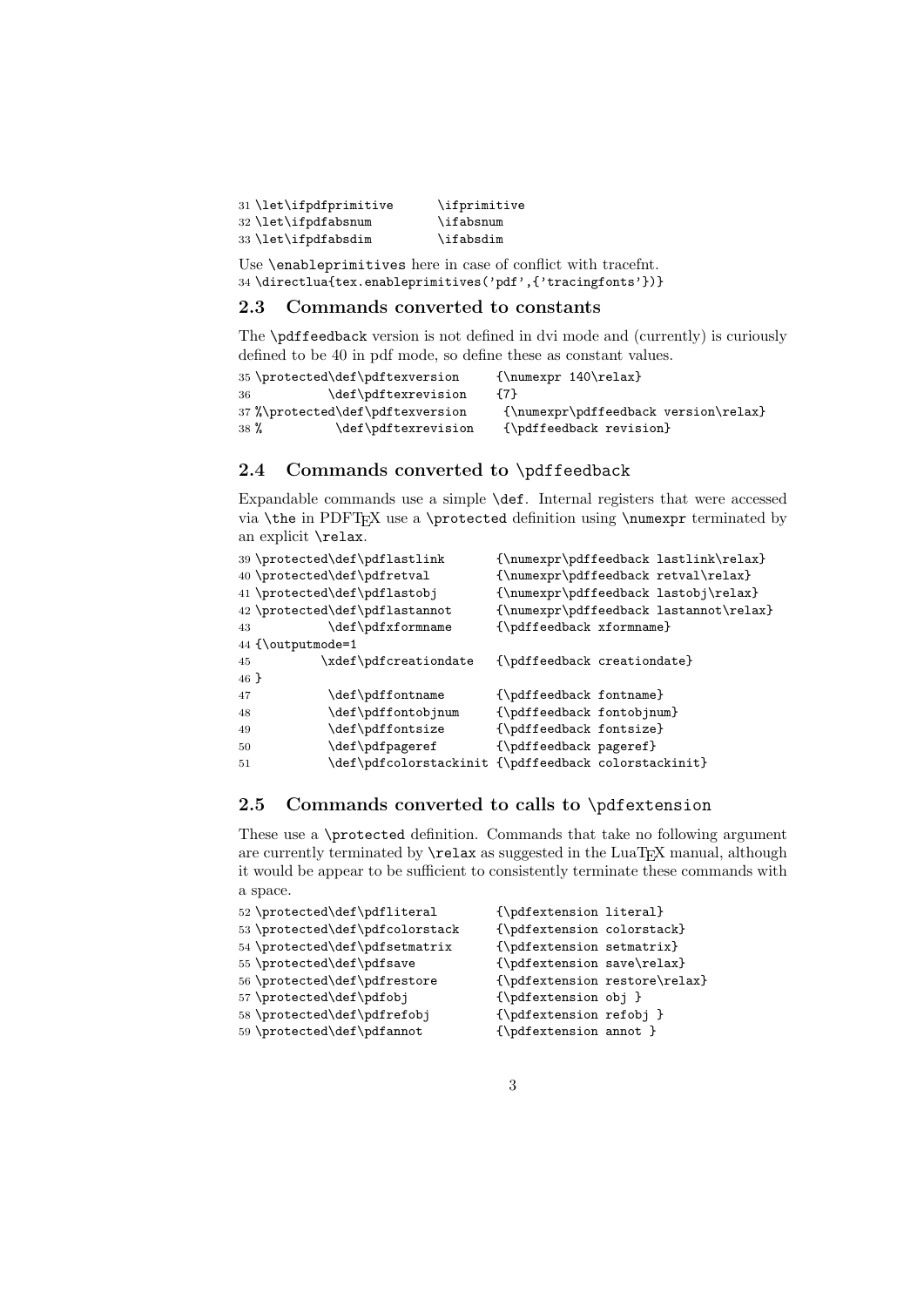| 60 \protected\def\pdfstartlink      | ${\n    \}$                                                                                                                                                                                                                                                                                                                                                                                               |                                 |
|-------------------------------------|-----------------------------------------------------------------------------------------------------------------------------------------------------------------------------------------------------------------------------------------------------------------------------------------------------------------------------------------------------------------------------------------------------------|---------------------------------|
| 61 \protected\def\pdfendlink        |                                                                                                                                                                                                                                                                                                                                                                                                           | {\pdfextension endlink\relax}   |
| 62 \protected\def\pdfoutline        | $\{\phi\}$                                                                                                                                                                                                                                                                                                                                                                                                |                                 |
| 63 \protected\def\pdfdest           | $\{\phi\}$                                                                                                                                                                                                                                                                                                                                                                                                |                                 |
| 64 \protected\def\pdfthread         | $\{\phi\}$                                                                                                                                                                                                                                                                                                                                                                                                |                                 |
| 65 \protected\def\pdfstartthread    | {\pdfextension startthread }                                                                                                                                                                                                                                                                                                                                                                              |                                 |
| 66 \protected\def\pdfendthread      |                                                                                                                                                                                                                                                                                                                                                                                                           | {\pdfextension endthread\relax} |
| 67 \protected\def\pdfinfo           | $\{\phi\}$                                                                                                                                                                                                                                                                                                                                                                                                |                                 |
| 68 \protected\def\pdfcatalog        | $\{\phi\}$                                                                                                                                                                                                                                                                                                                                                                                                |                                 |
| 69 \protected\def\pdfnames          | $\{\n \text{pdfextension names }\n \}$                                                                                                                                                                                                                                                                                                                                                                    |                                 |
| 70 \protected\def\pdfincludechars   |                                                                                                                                                                                                                                                                                                                                                                                                           | {\pdfextension includechars }   |
| 71 \protected\def\pdffontattr       | ${\n    \{\n    \{\n    \{\n    \{\n    \{\n    \{\n    \{\n    \{\n    \{\n    <}\n    \{\n    \{\n    <}\n    \{\n    \{\n    <}\n    \{\n    \{\n    <}\n    \{\n    \{\n    <}\n    \{\n    \{\n    <}\n    \{\n    <}\n    \{\n    \{\n    <}\n    \{\n    \{\n    \{\n    }\n    \{\n    \{\n    }\n    \{\n    }\n    \{\n    }\n    \{\n    \{\n    }\n    \{\n    \{\n    }\n    \{\n    }\n   $ |                                 |
| 72 \protected\def\pdfmapfile        | $\{\phi\}$                                                                                                                                                                                                                                                                                                                                                                                                |                                 |
| 73 \protected\def\pdfmapline        | {\pdfextension mapline }                                                                                                                                                                                                                                                                                                                                                                                  |                                 |
| 74 \protected\def\pdftrailer        | $\{\phi\}$                                                                                                                                                                                                                                                                                                                                                                                                |                                 |
| 75 \protected\def\pdfglyphtounicode |                                                                                                                                                                                                                                                                                                                                                                                                           | {\pdfextension glyphtounicode } |
|                                     |                                                                                                                                                                                                                                                                                                                                                                                                           |                                 |

### 2.6 Commands converted to calls to \pdfvariable

Currently as suggested in the manual the call to \pdfvariable has no explict termination, and relies on the fact that no variable name is a prefix of another. \edef is used to save one expansion step when these comands are used the definition directly access the internal command token.

| 76 \protected\edef\pdfcompresslevel                                                                      |                             | {\pdfvariable compresslevel}    |
|----------------------------------------------------------------------------------------------------------|-----------------------------|---------------------------------|
| 77 \protected\edef\pdfobjcompresslevel                                                                   |                             | {\pdfvariable objcompresslevel} |
| 78 \protected\edef\pdfdecimaldigits                                                                      |                             | {\pdfvariable decimaldigits}    |
| 79 \protected\edef\pdfgamma                                                                              | {\pdfvariable gamma}        |                                 |
| 80 \protected\edef\pdfimageresolution                                                                    |                             | {\pdfvariable imageresolution}  |
| 81 \protected\edef\pdfimageapplygamma                                                                    |                             | {\pdfvariable imageapplygamma}  |
| 82 \protected\edef\pdfimagegamma                                                                         | {\pdfvariable imagegamma}   |                                 |
| 83 \protected\edef\pdfimagehicolor                                                                       | {\pdfvariable imagehicolor} |                                 |
| Note that <b>\pdfimageaddfilename</b> was never actually in $\text{PDFT}$ <sub>F</sub> X, But is include |                             |                                 |

Note that  $\partial \phi$  imageaddfilename was never actually in PDFT<sub>E</sub>X, But is included here so that all the \pdfvariable cases are covered.

| 84 \protected\edef\pdfimageaddfilename                                                          | {\pdfvariable imageaddfilename}   |
|-------------------------------------------------------------------------------------------------|-----------------------------------|
| 85 \protected\edef\pdfpkresolution                                                              | {\pdfvariable pkresolution}       |
| 86 \protected\edef\pdfinclusioncopyfonts                                                        | {\pdfvariable inclusioncopyfonts} |
| 87\protected\edef\pdfinclusionerrorlevel {\pdfvariable inclusionerrorlevel}                     |                                   |
| Note that <b>\pdfreplacefont</b> was never in public releases of PDFT <sub>F</sub> X, It was in |                                   |

LuaT<sub>E</sub>X0.85, but discussion on luatex list lead to it being removed in 0.87<br>88 \*\protected\edef\pdfreplacefont f\pdfvariable replacefont f 88 %\protected\edef\pdfreplacefont

| $\frac{1}{20}$ , $\frac{1}{20}$ , $\frac{1}{20}$ , $\frac{1}{20}$ , $\frac{1}{20}$ , $\frac{1}{20}$ , $\frac{1}{20}$ , $\frac{1}{20}$ , $\frac{1}{20}$ , $\frac{1}{20}$ | $19.777$ $19.777$ $19.777$ $19.777$ $19.777$ |
|-------------------------------------------------------------------------------------------------------------------------------------------------------------------------|----------------------------------------------|
| 89\protected\edef\pdfgentounicode                                                                                                                                       | {\pdfvariable gentounicode}                  |
| 90 \protected\edef\pdfpagebox                                                                                                                                           | {\pdfvariable pagebox}                       |
| 91 \protected\edef\pdfminorversion                                                                                                                                      | {\pdfvariable minorversion}                  |
| 92 \protected\edef\pdfuniqueresname                                                                                                                                     | {\pdfvariable uniqueresname}                 |
| 93 \protected\edef\pdfhorigin                                                                                                                                           | {\pdfvariable horigin}                       |
| 94 \protected\edef\pdfvorigin                                                                                                                                           | {\pdfvariable vorigin}                       |
| 95 \protected\edef\pdflinkmargin                                                                                                                                        | {\pdfvariable linkmargin}                    |
|                                                                                                                                                                         |                                              |